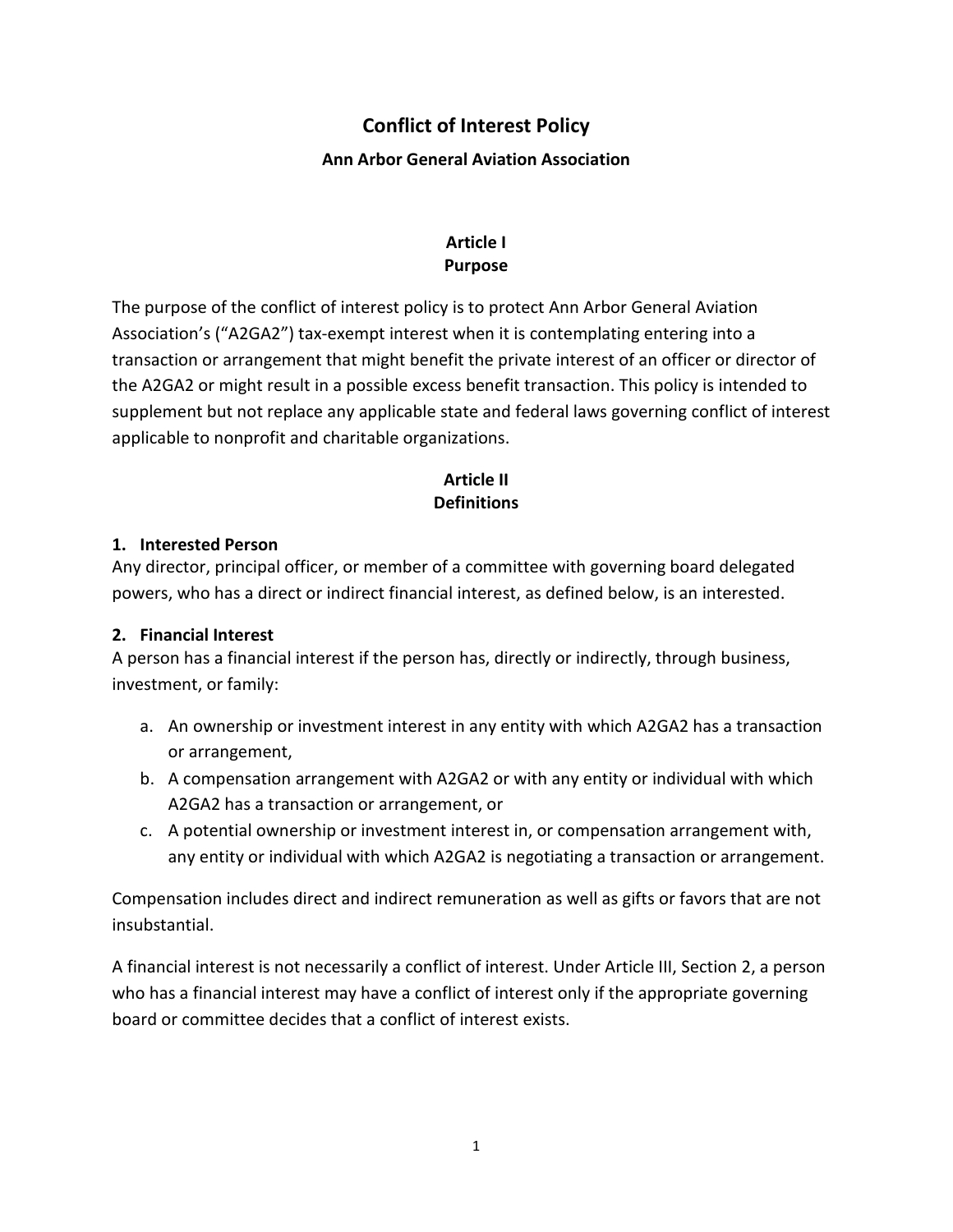#### **Article III Procedures**

#### **1. Duty to Disclose**

In connection with any actual or possible conflict of interest, an interested person must disclose the existence of the financial interest and be given the opportunity to disclose all material facts to the directors and members of committees with governing board delegated powers considering the proposed transaction or arrangement.

# **2. Determining Whether a Conflict of Interest Exists**

After disclosure of the financial interest and all material facts, and after any discussion with the interested person, he/she shall leave the governing board or committee meeting while the determination of a conflict of interest is discussed and voted upon. The remaining board or committee members shall decide if a conflict of interest exists.

# **3. Procedures for Addressing the Conflict of Interest**

- a. An interested person may make a presentation at the governing board or committee meeting, but after the presentation, he/she shall leave the meeting during the discussion of, and the vote on, the transaction or arrangement involving the possible conflict of interest.
- b. The chairperson of the governing board or committee shall, if appropriate, appoint a disinterested person or committee to investigate alternatives to the proposed transaction or arrangement.
- c. After exercising due diligence, the governing board or committee shall determine whether A2GA2 can obtain with reasonable efforts a more advantageous transaction or arrangement from a person or entity that would not give rise to a conflict of interest.
- d. If a more advantageous transaction or arrangement is not reasonably possible under circumstances not producing a conflict of interest, the governing board or committee shall determine by a majority vote of the disinterested directors whether the transaction or arrangement is in A2GA2's best interest, for its own benefit, and whether it is fair and reasonable. In conformity with the above determination it shall make its decision as to whether to enter into the transaction or arrangement.

# **4. Violations of the Conflicts of Interest Policy**

- a. If the governing board or committee has reasonable cause to believe a member has failed to disclose actual or possible conflicts of interest, it shall inform the member of the basis for such belief and afford the member an opportunity to explain the alleged failure to disclose.
- b. If, after hearing the member's response and after making further investigation as warranted by the circumstances, the governing board or committee determines the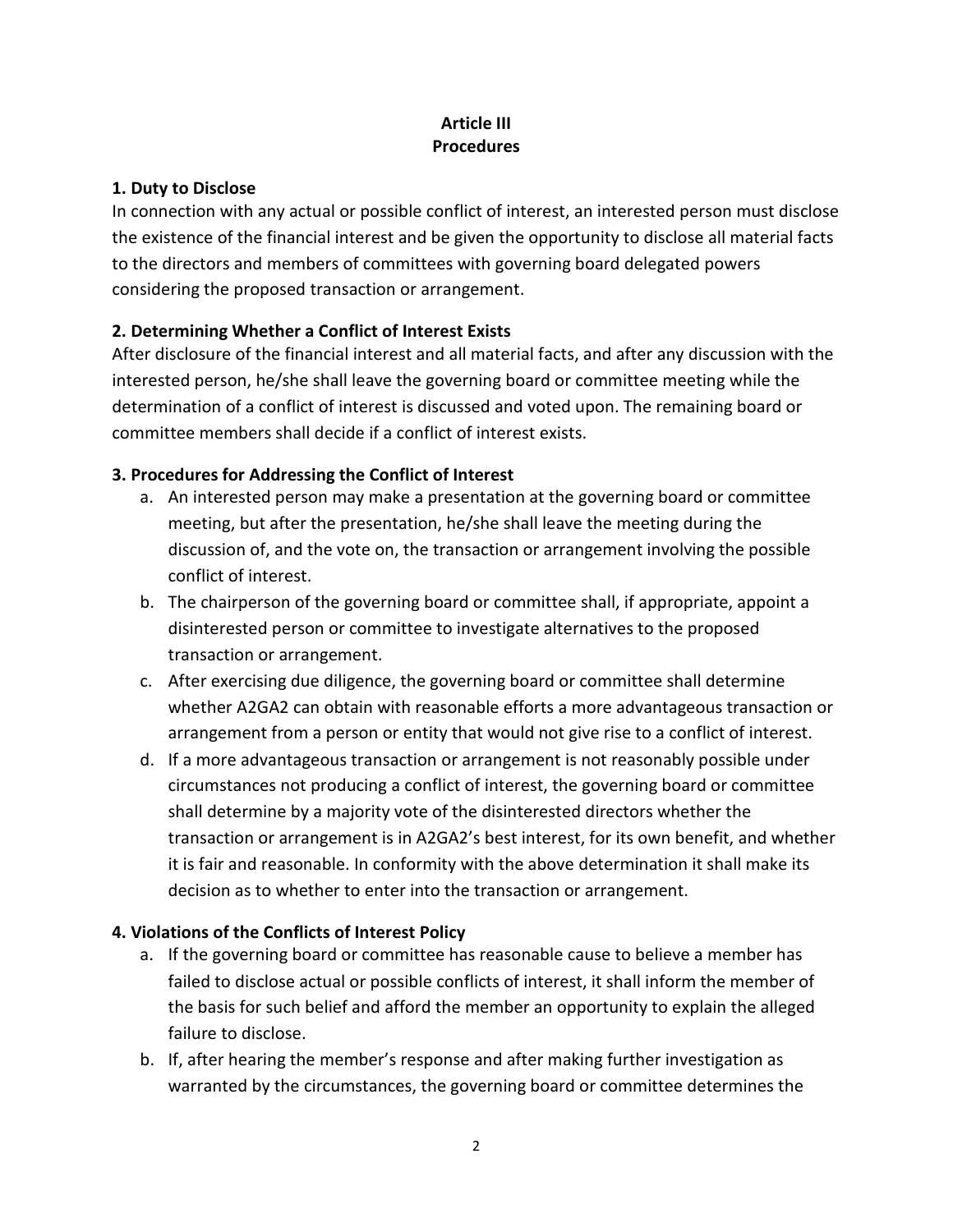member has failed to disclose an actual or possible conflict of interest, it shall take appropriate disciplinary and corrective action.

# **Article IV Records of Proceedings**

The minutes of the governing board and all committees with board delegated powers shall contain:

- a. The names of the persons who disclosed or otherwise were found to have a financial interest in connection with an actual or possible conflict of interest, the nature of the financial interest, any action taken to determine whether a conflict of interest was present, and the governing board's or committee's decision as to whether a conflict of interest in fact existed.
- b. The names of the persons who were present for discussions and votes relating to the transaction or arrangement, the content of the discussion, including any alternatives to the proposed transaction or arrangement, and a record of any votes taken in connection with the proceedings.

#### **Article V Compensation**

- a. A voting member of the governing board who receives compensation, directly or indirectly, from A2GA2 for services is precluded from voting on matters pertaining to that member's compensation.
- b. A voting member of any committee whose jurisdiction includes compensation matters and who receives compensation, directly or indirectly, from A2GA2 for services is precluded from voting on matters pertaining to that member's compensation.
- c. No voting member of the governing board or any committee whose jurisdiction includes compensation matters and who receives compensation, directly or indirectly, from A2GA2, either individually or collectively, is prohibited from providing information to any committee regarding compensation.

# **Article VI Annual Statements**

Each director, principal officer and member of a committee with governing board delegated powers shall annually sign a statement which affirms such person:

- a. Has received a copy of the conflicts of interest policy,
- b. Has read and understands the policy,
- c. Has agreed to comply with the policy, and